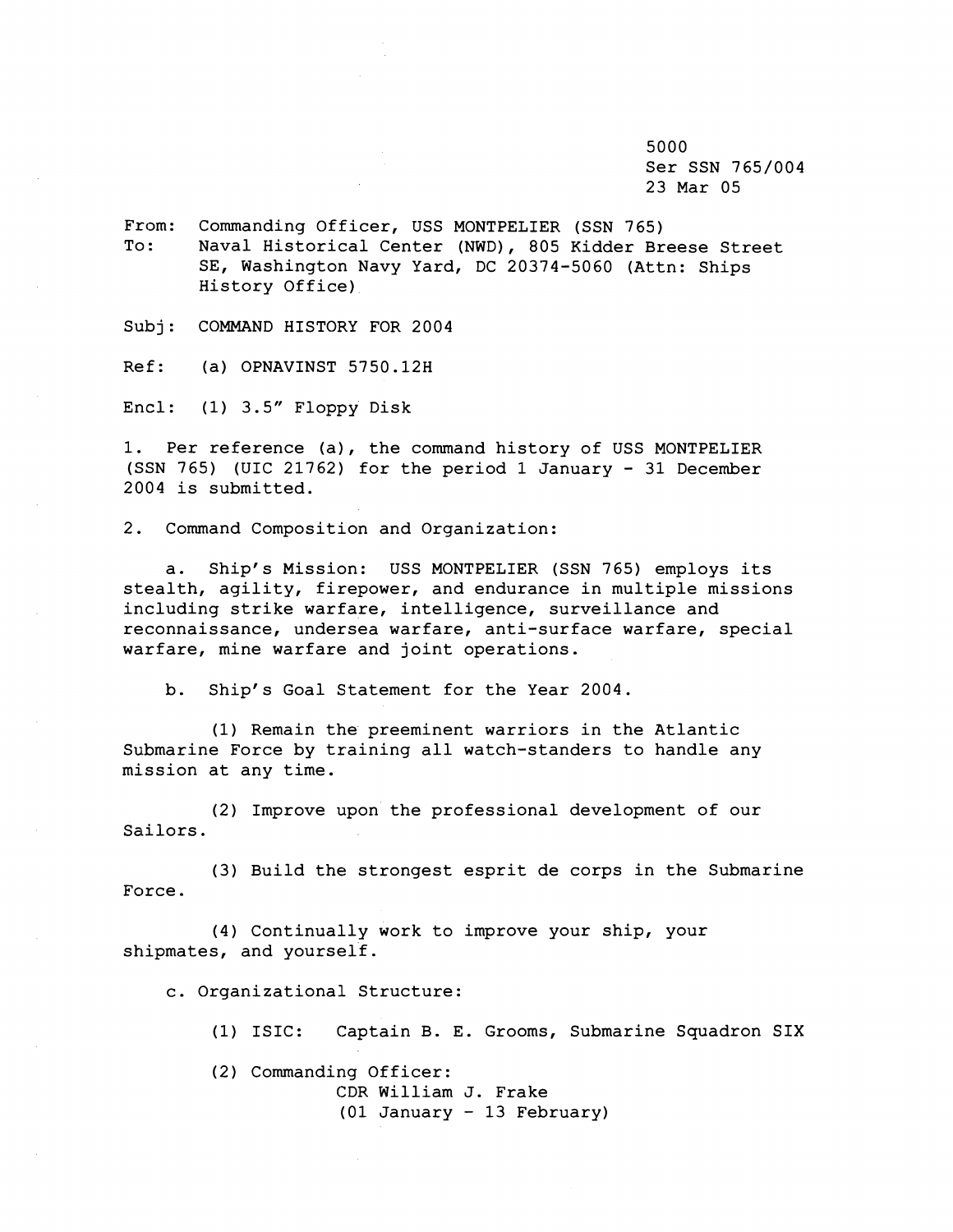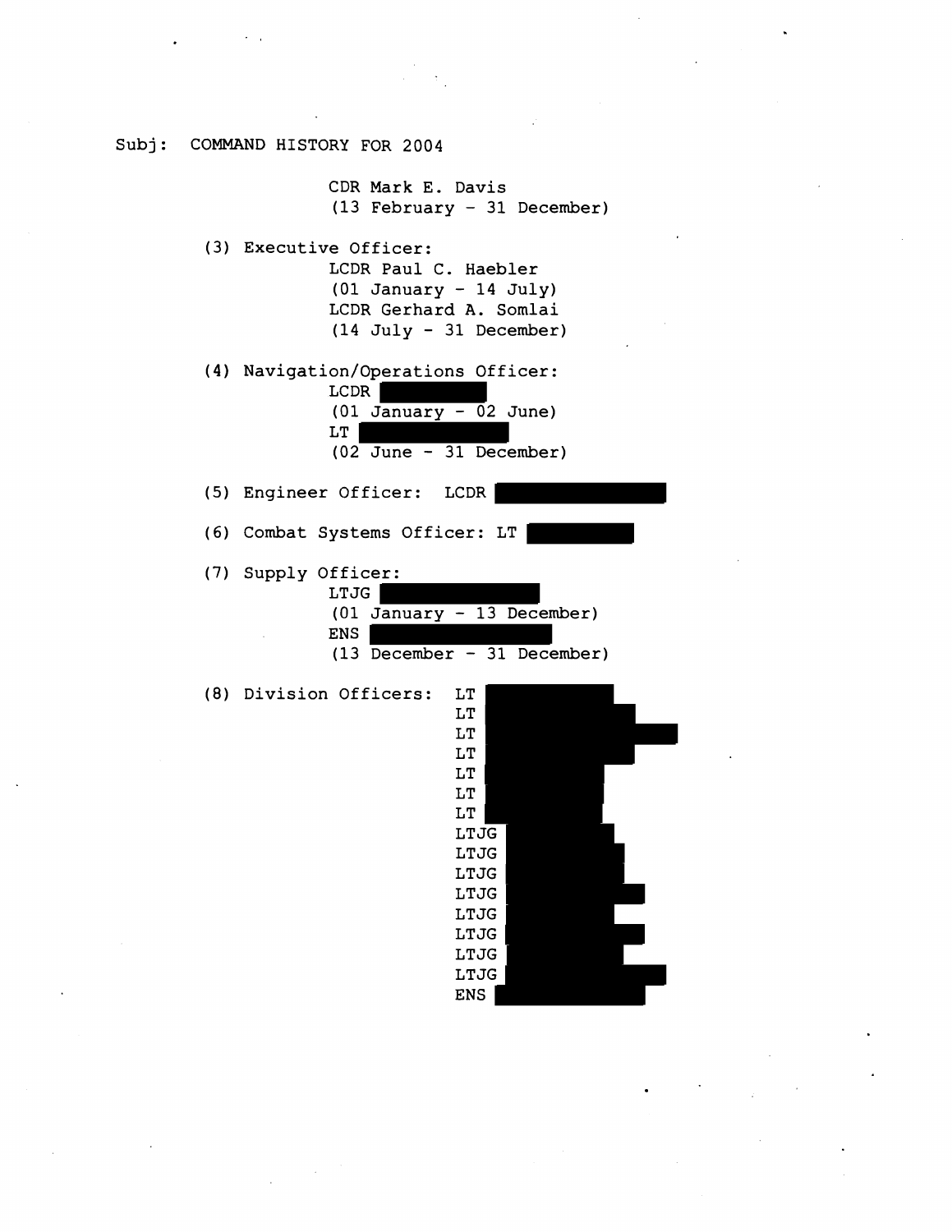# 3. Chronology:

# **January 2004**

| 01-11 |  | In-port Norfolk, Virginia. |
|-------|--|----------------------------|
|-------|--|----------------------------|

- 12-14 Underway, in transit to Port Canaveral, Florida.
- 15 In-port, Stores and personnel load, Port Canaveral, Florida.
- 16-26 Underway, Participation in Group Strike Operations, Atlantic.
- 27 Brief Stop for personnel in Port Canaveral, Florida.

**3**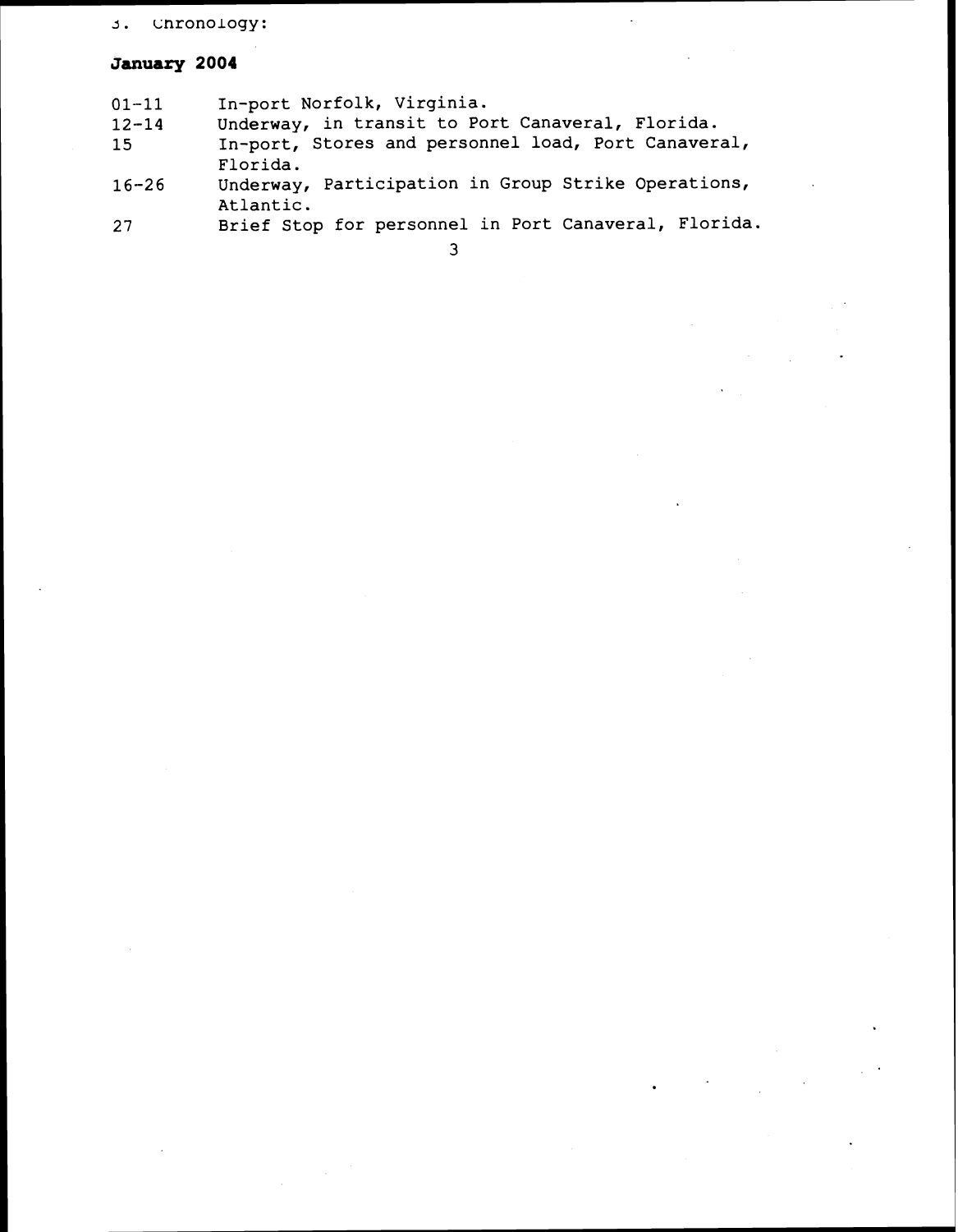Subj: COMMAND HISTORY FOR 2004

28 Underway, riders on board for "Namesake City V.I.P. Cruise." Returned to Port Canaveral same day. 29-31 Underway, riders on board for Tiger Cruise. Ended cruise at Pier 3, Naval Station Norfolk, Virginia.

### **February 2004**

01-29 Upkeep pier-side, Pier 3, Naval Station Norfolk, Virginia.

### **March 2004**

| $01 - 08$ | Upkeep continued.                                                     |
|-----------|-----------------------------------------------------------------------|
| $09 - 21$ | Underway, Target Services Exercises.                                  |
| 22        | Brief stop for personnel, Pier 3, Naval Station<br>Norfolk, Virginia. |
| $23 - 24$ | Underway, INSURV inspections.                                         |
| $25 - 31$ | IMA upkeep period.                                                    |

## **April 2004**

| $01 - 26$ | IMA upkeep period continues.                     |
|-----------|--------------------------------------------------|
| $27 - 29$ | Underway, Target Services Exercises.             |
| 30        | In-port, in-port training, Pier 3, Naval Station |
|           | Norfolk, Virginia.                               |

### May 2004

| $01 - 03$ | In-port training continues, Pier 3, Naval Station      |
|-----------|--------------------------------------------------------|
|           | Norfolk, Virginia.                                     |
| $04 - 08$ | Underway, Type Commander training.                     |
| $09 - 19$ | In-port, in-port training, Pier 3, Naval Station       |
|           | Norfolk, Virginia.                                     |
| 20        | Underway, VIP Cruise                                   |
| $21 - 23$ | In-port, in-port training, Pier 3, Naval Station       |
|           | Norfolk, Virginia.                                     |
| $24 - 26$ | Underway, in-transit to Portsmouth Naval Ship Yard,    |
|           | Portsmouth (PNSY), New Hampshire.                      |
| $27 - 31$ | In-port, arrival at Pier 11, Berth C, PNSY. Restricted |
|           | availability begins.                                   |

## **June 2004**

01-23 In-port, restricted availability continues. Pier 11, Berth C, PNSY.